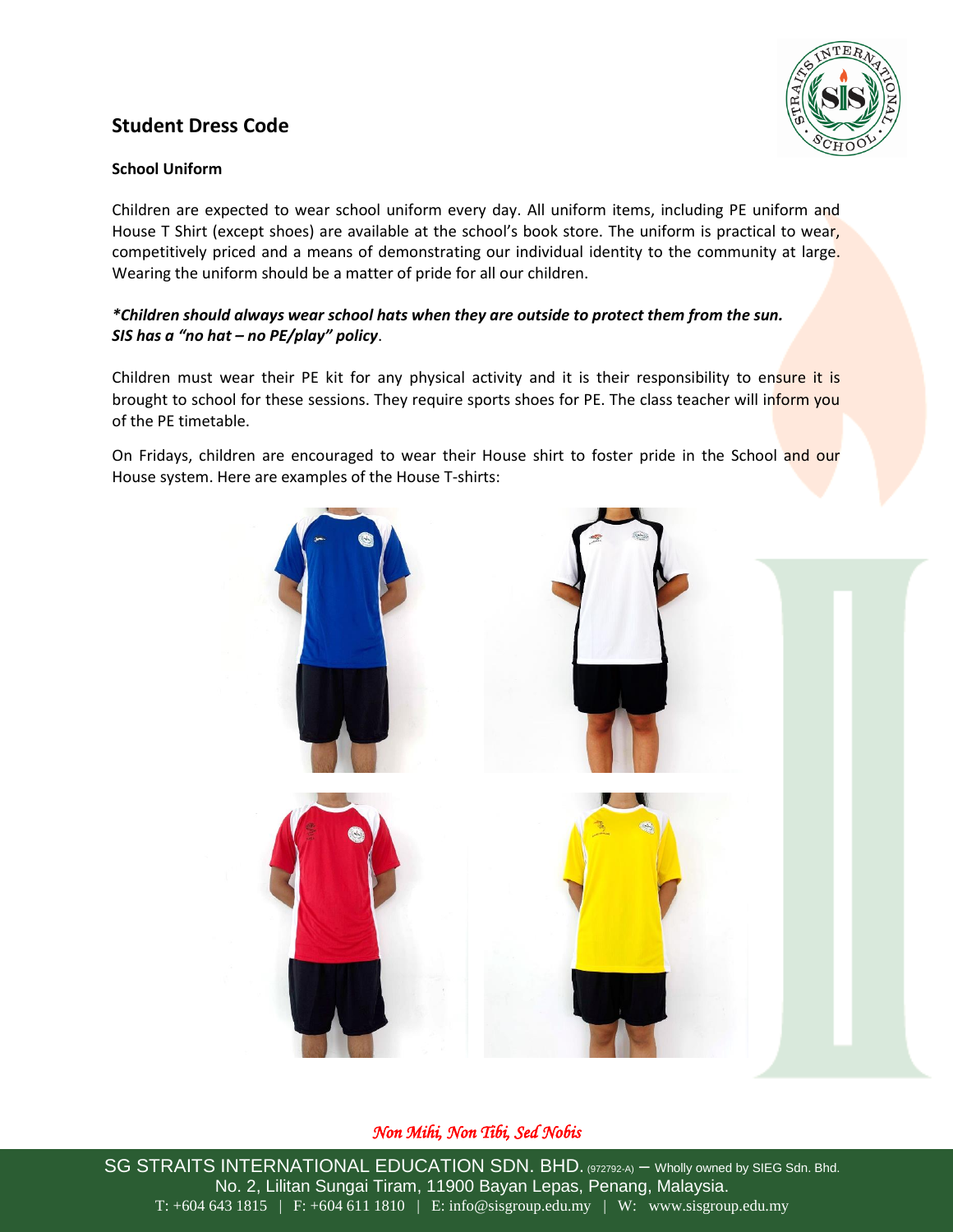

#### **General Uniform**

*Kindergarten & Primary School Uniform*







*Secondary School Uniform*





- Uniforms should be clean and tidy at all times and it should be worn in full and not in conjunction with other home clothing items.
- Girls' hair may be kept long or short but if long, i.e. below the shoulders, it must be tied back. Boys' hair should be cut to a conventional style.

## *Non Mihi, Non Tibi, Sed Nobis*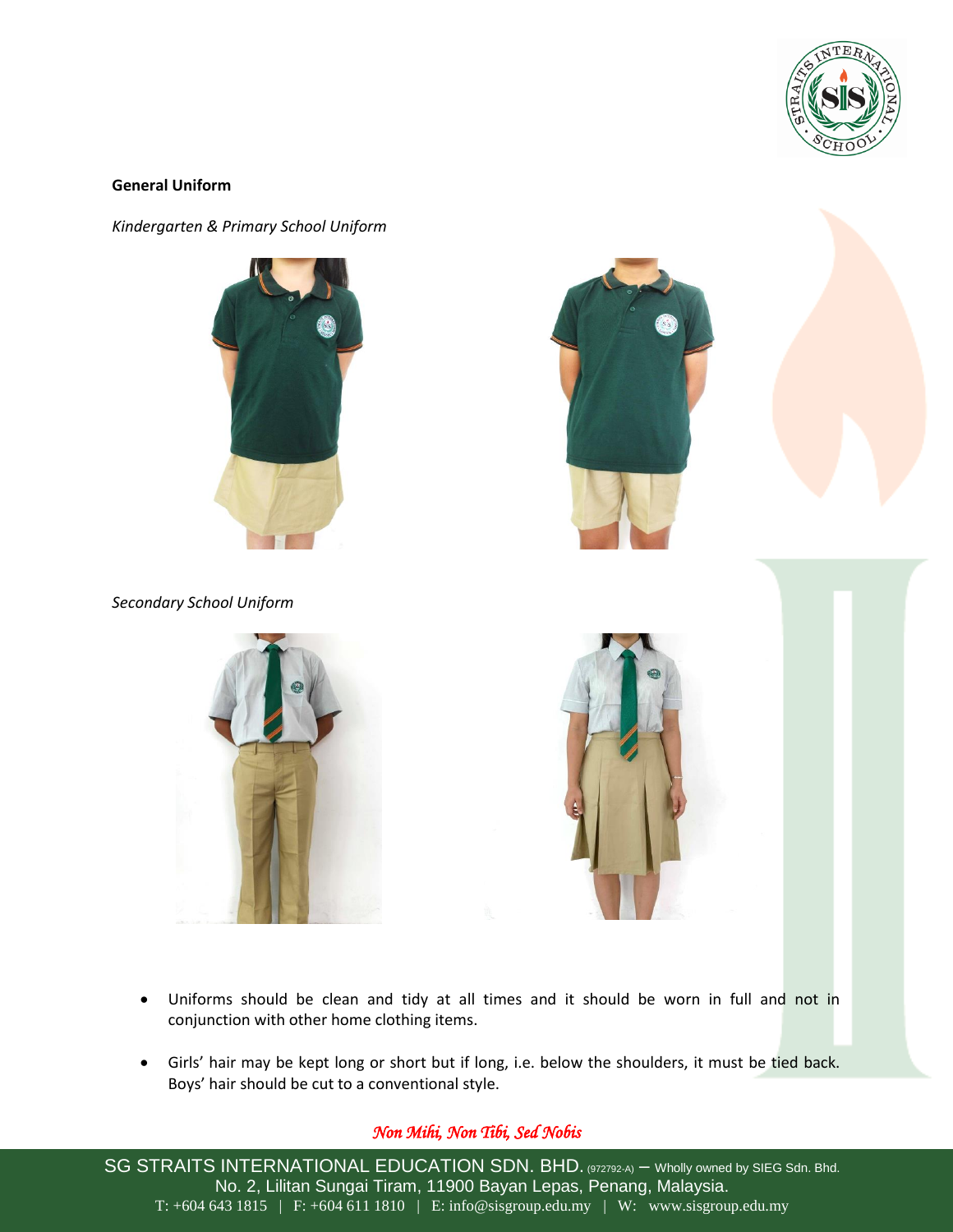

• It is particularly important that all uniform items are named so that lost property can be reunited with its owner quickly. Any lost property which is found will be placed at the School's Reception and emailed home. Any uncollected items at the end of term will be donated to charity.

#### **Footwear**

All students are to wear **all** black shoes. All students must wear black socks only.

#### Nursery to Year 2

- Due to the young age of the students, sneakers and canvas shoes are permitted. All shoes must be completely black.
- Formal shoes may also be worn, if that is your wish. Formal shoes are typically leather, with a firm heel cup and leather sole. (See the shoes for older students).

#### Year 3 to Year 11

 **You must be able to polish all shoes.** Canvas shoes and sneakers are not permitted. Footwear must be formal. Formal shoes are leather, with a firm heel cup and leather sole.



#### **Physical Education Uniform**

- For students in Year 4 and below, who take longer to change, PE kits can be worn to school on PE days.
- For hygiene reasons, Years 5 to 11 should wear their full school uniform each day, apart from their house T shirts on Friday. PE kits should be brought separately and changed into for PE lessons, changing back into their full school uniform at the end. If children feel they are hot afterwards, please simply bring a small flannel to help dry themselves off and/or wear a plain white undershirt/vest.
- A reminder, please, that the proper PE uniform should be worn. It consists of shorts, a T-shirt, a sunhat and black socks.

*PE Uniform for all students*

### *Non Mihi, Non Tibi, Sed Nobis*